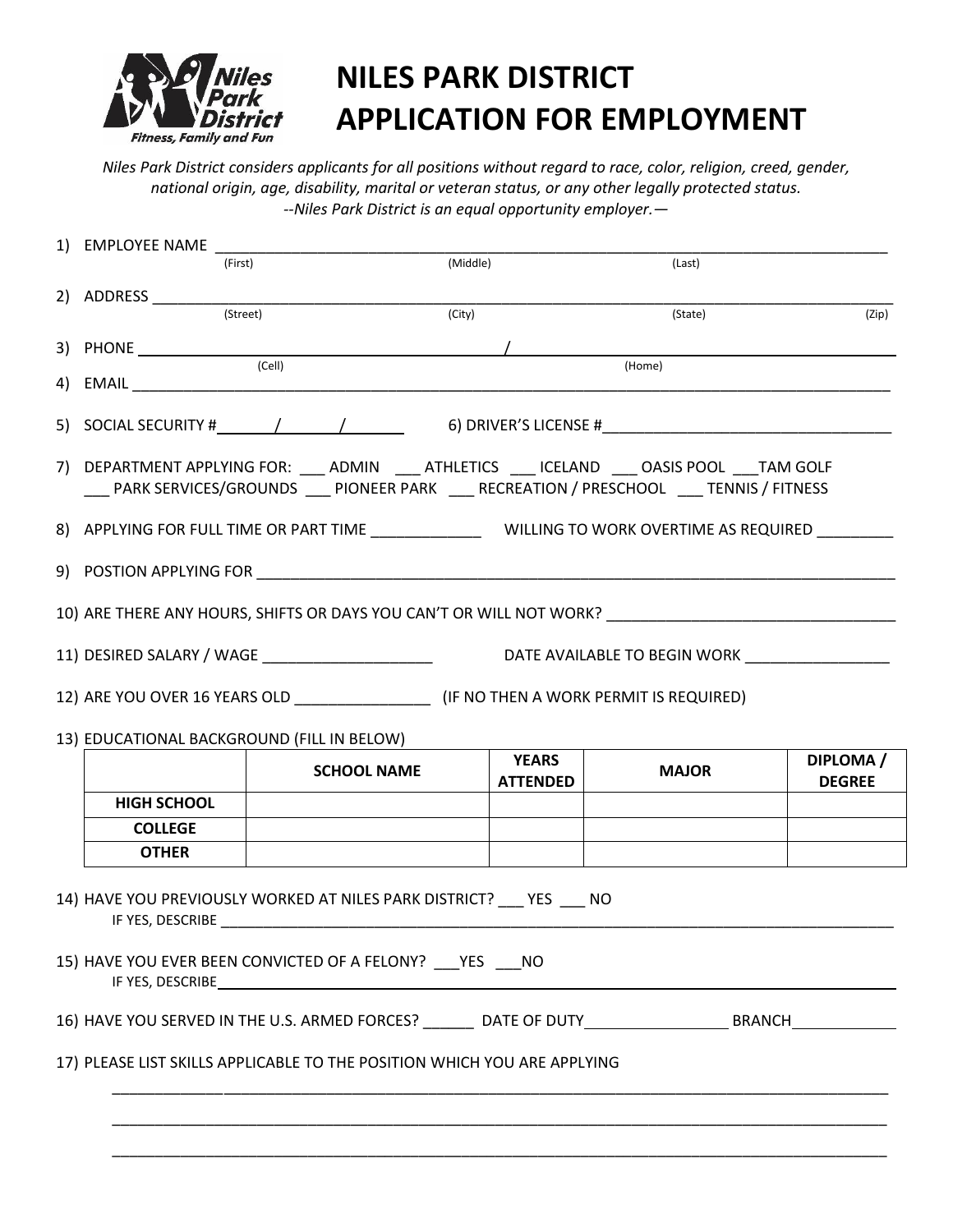#### **WORK HISTORY**

### (START WITH MOST RECENT EMPLOYER)

| 1) |                              |                               |                                         |
|----|------------------------------|-------------------------------|-----------------------------------------|
|    | (Company Name)               | (Address)                     | (Phone #)                               |
|    | (Date Started)               | (Starting Position)           |                                         |
|    | (Date Left)                  | (Position on leaving)         |                                         |
|    | (Name & Title of Supervisor) |                               | YES / NO<br>(Can we contact Supervisor) |
|    | (Description of job duties)  |                               |                                         |
|    | (Reason for leaving)         |                               |                                         |
| 2) |                              |                               |                                         |
|    | (Company Name)               | (Address)                     | (Phone #)                               |
|    | (Date Started)               | (Starting Position)           |                                         |
|    | (Date Left)                  | (Position on leaving)         |                                         |
|    |                              |                               | YES / NO                                |
|    | (Name & Title of Supervisor) |                               | (Can we contact Supervisor)             |
|    | (Description of job duties)  |                               |                                         |
|    | (Reason for leaving)         |                               |                                         |
|    |                              | <b>PERSONAL REFERENCES</b>    |                                         |
|    |                              | (MUST PROVIDE A MINIMUM OF 2) |                                         |
| 1) | (Name)                       | (Address)                     | (Phone #)                               |
|    | (Relation)                   |                               |                                         |
| 2) |                              |                               |                                         |
|    | (Name)                       | (Address)                     | (Phone #)                               |
|    | (Relation)                   |                               |                                         |
| 3) |                              |                               |                                         |
|    | (Name)                       | (Address)                     | (Phone #)                               |
|    | (Relation)                   |                               |                                         |